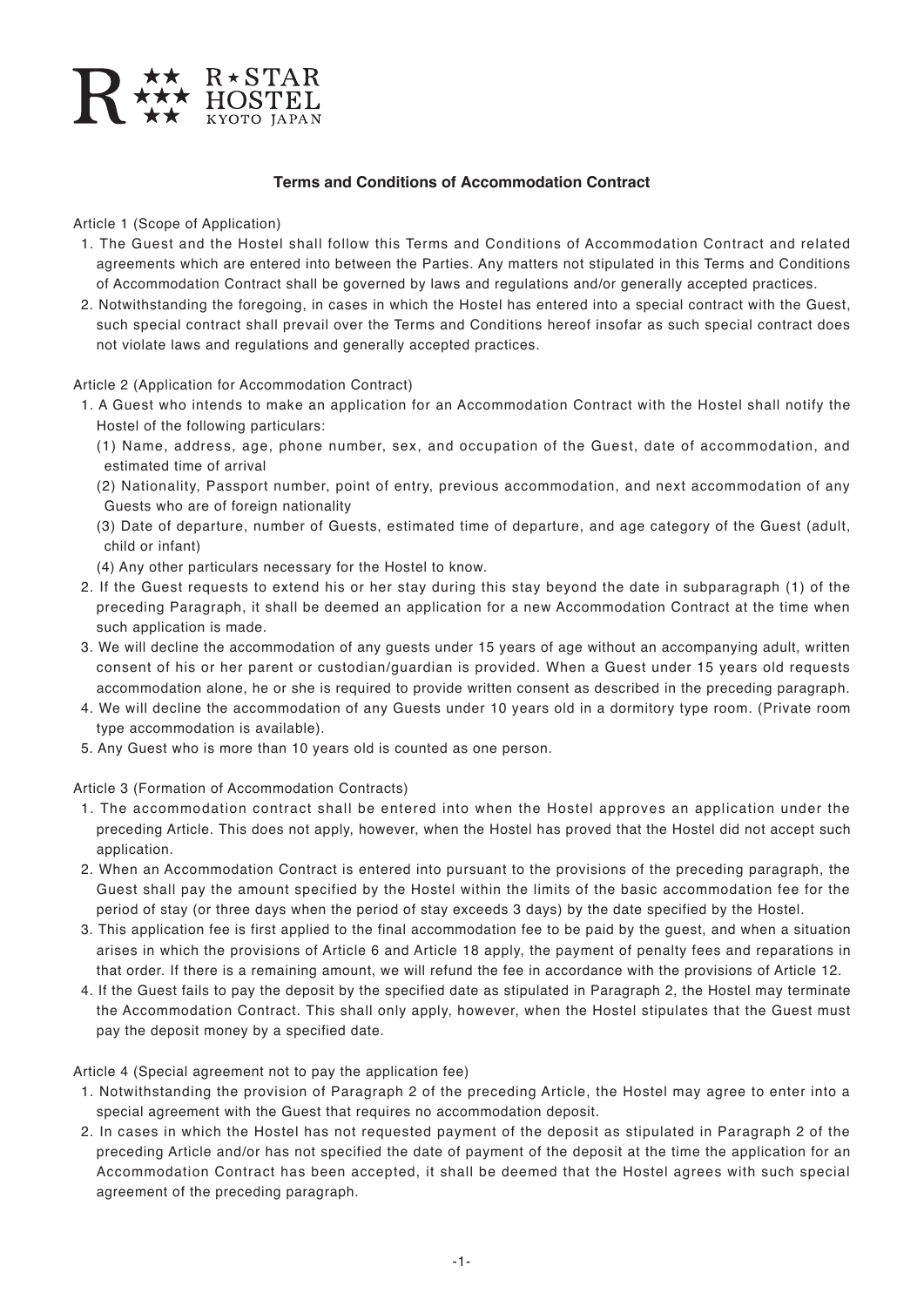

Article 5 (Refusal of an Accommodation Contract)

The Hostel may refuse the conclusion of an Accommodation Contract under any of the following circumstances:

- (1) When the application for accommodation does not comply with this accommodation agreement
- (2) When the Hostel is fully booked and there is no vacancy
- (3) When the Guest seeking accommodation is deemed liable to conduct himself or herself in a manner that will violate laws or act against the public order or good morals during his or her stay.
- (4) When the following (i) to (iii) are deemed to apply to the Guest seeking accommodation.
	- (i) A "gang" as stipulated in Article 2 Item 2 of the law in respect to prevention, etc. against illegal actions by gang members (1991 Law item 77) (hereinafter referred to as a "gang" ), a gang member stipulated by the same law Article 2 Item 6 (hereinafter referred to as a "gang member" ), semi-regular gang members or gang member related persons, or other antisocial forces.
	- (ii) A corporate body or other organization where gangs or gang members control business activities.
	- (iii) A corporate body that has gang members on its board.
- (5) When the Guest seeking accommodation behaves immoderately in a manner that disturbs or annoys other Hostel guests.
- (6) When the Guest seeking accommodation can be clearly identified as carrying an infectious disease.
- (7) When the Guest seeking accommodation makes violent requests, threatens, and/or imposes unreasonable burdens on the Hostel and/or Hostel staff.
- (8) When an act of God, trouble with facilities, or other unavoidable causes prevent the Guest from staying at our Hostel.
- (9) When the provision of Article 5 of the Ordinance (No.3) issued by Kyoto Prefecture is applicable.

#### Article 6 (Right to Cancel Accommodation Contract by the Guest)

- 1. The Guest is entitled to cancel the Accommodation Contract by notifying the Hostel.
- 2. If the Guest has cancelled the Accommodation Contract in whole or in part due to causes for which the Guest is liable (except in cases in which the Hostel has requested payment of the deposit during the specified period as prescribed in Paragraph 2 of Article 3 and the Guest has cancelled before payment), the Guest shall pay cancellation charges as listed in the Attached Table No. 1. However, in cases in which a special agreement as prescribed in Paragraph 1 of Article 4 has been concluded, the same shall apply only when the Guest is informed of the obligation of payment of cancellation charges in case of cancellation by the Guest.
- 3 If the Guest does not appear by 10:00 p.m. on the accommodation date without advance notice (or 2 hours after the expected time of arrival if the Hostel has been notified), the Hostel may regard the Accommodation Contract as having been cancelled by the Guest.

Article 7. (Right to Cancel an Accommodation Contract by the Hostel)

- 1. The Hostel may cancel an Accommodation Contract under any of the following circumstances:
	- (1) When the Guest is deemed liable for conduct and/or has conducted himself or herself in a manner that violates laws or acts against the public order and good morals in regard to his or her accommodation.
	- (2) When the Guest is considered to be or belong to one of the following (i) to (iii).
		- (i) A gang, a person involved with a gang, gang member or semi-regular member, or other anti-social forces. (ii) A corporate body or other organization in which gangs or gang members control business activities.
		- (iii) A corporate body which has gang members or persons connected to gang members on its board.
	- (3) When the Guest behaves immoderately in a manner that disturbs or annoys other Hostel guests.
	- (4) When the Guest can be clearly identified as carrying an infectious disease.
	- (5) When the Guest makes violent requests, threatens, and/or imposes unreasonable burdens on the Hostel and/or Hostel staff.
	- (6) When the Hostel is unable to provide accommodation due to natural calamities and/or other causes of force majeure.
	- (7) When the provision of Article 5 of the Ordinance (No.3) issued by Kyoto Prefecture is applicable.
	- (8) When the Guest engages in prohibited actions such as smoking in bed, tampers with firefighting equipment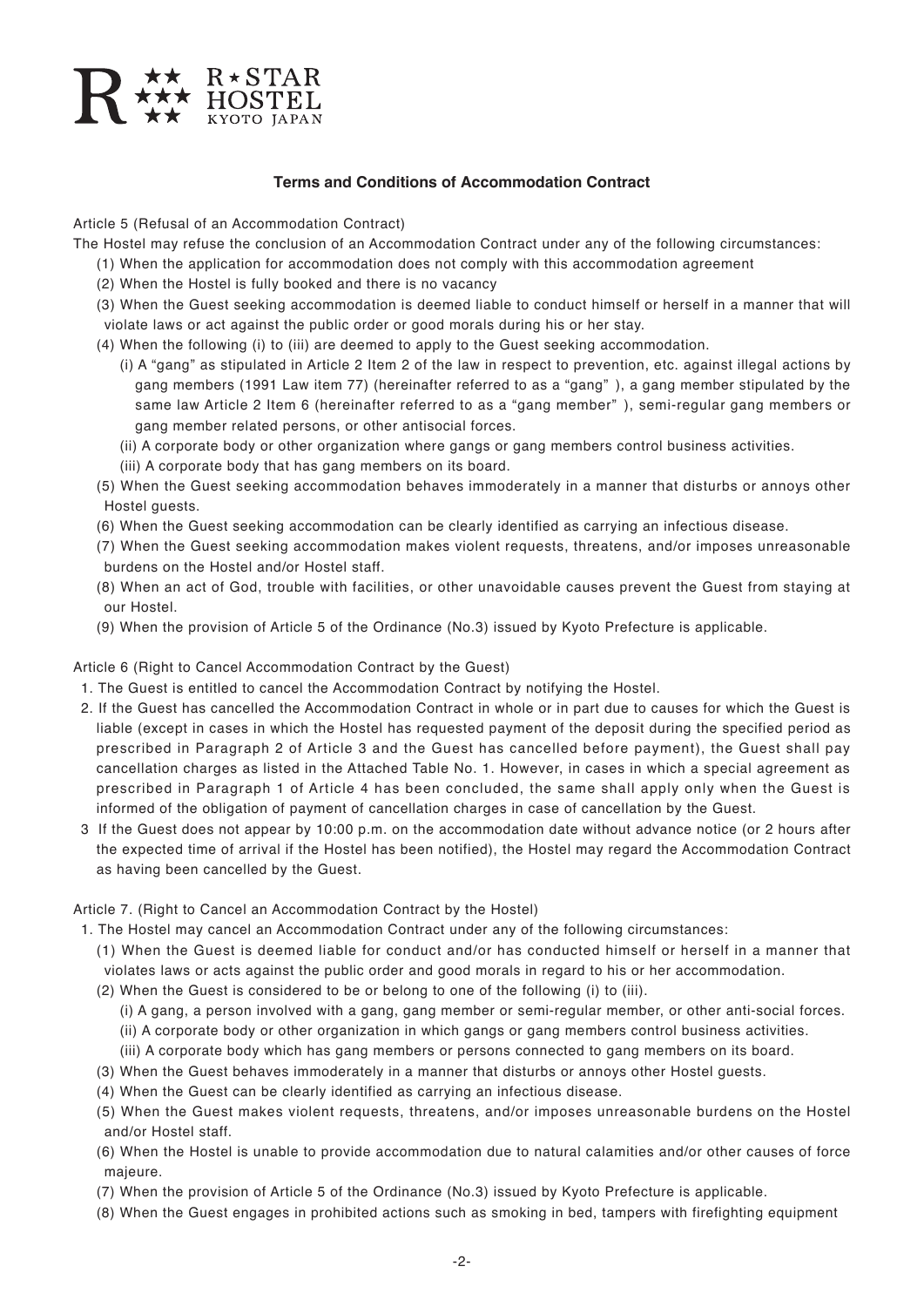

and otherwise breaches Terms of Use stipulated by the Hostel (restricted to particulars deemed necessary in order to avoid causing fires).

2. If the Hostel has canceled the Accommodation Contract in accordance with the preceding Paragraph, the Hostel shall not charge the Guest for any of the services during the contractual period he/she has not received accommodation.

Article 8 (Registration)

- 1. The Guest shall register the following particulars at the Front Desk of the Hostel on the day of accommodation: (1) Name, age, sex, address and occupation.
	- (2) Nationality, passport number, port and date of entry in Japan of Guests who are of foreign nationality.
	- (3) Date and estimated time of departure.
	- (4) Other particulars deemed necessary by the Hostel.
- 2. In cases in which the Guest intends to pay his or her accommodation charges prescribed in Article 12 by any means other than Japanese currency or credit cards, any such credentials shall be shown in advance at the time of the registration prescribed in the preceding Paragraph.
- 3. The following credit cards are accepted at the Hostel: VISA, MasterCard, American Express.)

Article 9 (Occupancy Hours of Guest Rooms)

- 1. The Guest is entitled to occupy the contracted guest room of the Hostel from 3:00 p.m. on the day of arrival to 10:00 a.m. on the day of departure. However, in cases in which the Guest is accommodated for consecutive days, the Guest may occupy the guest room all day, except for the days of arrival and departure.
- 2. Notwithstanding the provisions of the preceding Paragraph, the Hostel may charge the Guest an additional fee when the Guest occupies the Hostel facilities other than the contracted guest room, such as lobby and/or common area, for an extended period after having checked out.
	- (1) In the forgoing case, the additional fees shall be 1,500 Japanese Yen per hour

Article 10. (Compliance with Hostel Regulations)

The Guest shall comply with the Terms of Use which are posted in the premises of the Hostel.

Article 11 (Business Hours)

- 1.The business hours of the Hostel' s main facilities are as follows. Details of business hours are displayed in various places in the Hostel facilities.
	- -The front door of the Hostel is open 24 hours a day
	- -The front Desk is open from 8:00 a.m. to 10:00 p.m.
- 2. The business hours specified in the preceding Paragraph are subject to temporary changes due to unavoidable circumstances. In such cases, the Guest shall be informed by posters displayed in the premises of the Hostel and/or on its website.

#### Article 12. (Payment of Accommodation Charges)

- 1.Accommodation charges and other charges to be paid by the Guest shall be paid at Front Desk at the time of the Guest's departure or upon request by the Hostel, either in Japanese currency or by using credit cards or equivalent means of payment.
- 2.The following credit cards are accepted at the Hostel: VISA, MasterCard, American Express.)
- 3.Accommodation charges shall be paid even if the Guest voluntarily does not utilize the accommodation facilities provided for him or her by the Hostel.

### Article 13. (Limited Liabilities of the Hostel)

1.The Hostel shall compensate the Guest for damage if the Hostel has caused such damage to the Guest in the fulfillment or the nonfulfillment of the Accommodation Contract and/or related agreements, unless such damage has not been caused due to any negligent act or omission or any willful misconduct of the Hostel.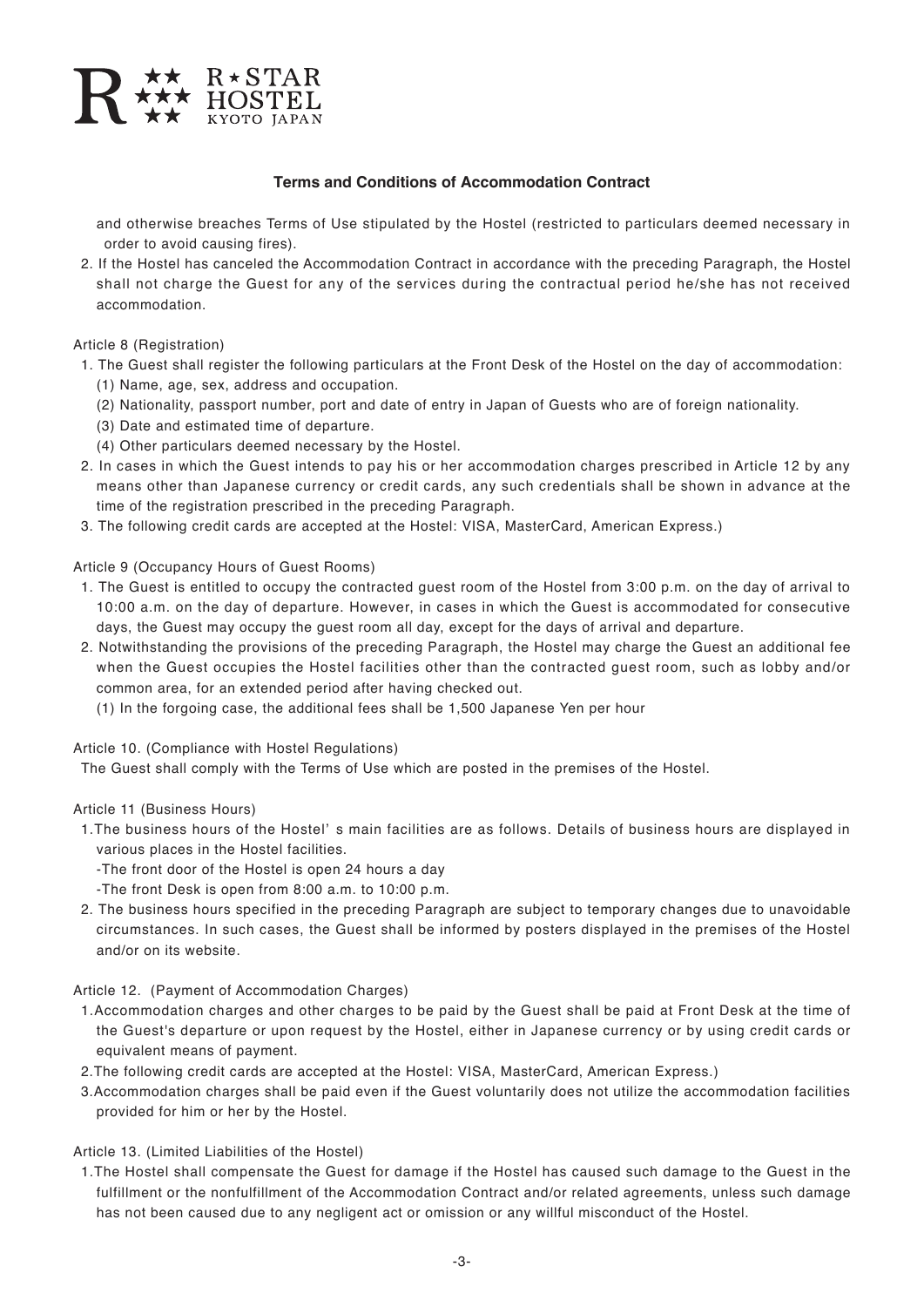

2.The Hostel is covered by Hostel Liability Insurance to deal with unexpected fires and/or other disasters.

Article 14. (Solution When Contracted Rooms are not available)

- 1. The Hostel will, when unable to provide contracted rooms, with the Guest' s consent arrange other accommodation facilities of the same standard for the Guest.
- 2. When the Hostel cannot arrange such accommodation as set forth in the preceding Paragraph, the Hostel shall pay the Guest a compensation fee as cancellation charges and such compensation fee shall be applied to cover the damages incurred to the Guest due to the breach of Contract by the Hostel, unless the said damage has not been caused by negligence or willful misconduct by the Hostel.

#### Article 15. (Handling of Deposited Items)

1. The Hostel shall not accept the deposit of the following items at the Front Desk. The Hostel shall not be liable for any loss or damage of such prohibited items which the Guest has deposited with the front desk. The Guest shall be liable for any loss or damage incurred to the Hostel due to the deposit of prohibited articles.

(1) Currency and coins, valuables (securities and indentures, jewels and precious metals, important documents, design drawings, and any other items which are considered to be valuable by the depositor)

- (2) Corpses
- (3) Animals
- (4) Hazardous items such as volatile or explosive materials
- (5) Guns, swords and any other articles which may be used for crime
- (6) Articles which emit a foul odor or easily decay or degrade
- (7) Articles which are dirty, or may pollute or damage the depository
- (8) Articles the possession or carrying of which is prohibited by law
- (9) Others items which are deemed inappropriate to keep in the depository
- 2.The items listed above (2) to (9) are not allowed to put into the valuables locker. The Hostel shall not be liable for any loss or damage to such prohibited items which the Guest has stored into the valuables locker. The Guest shall be liable for any loss or damage incurred to the Hostel due to the storing of prohibited items into the valuables locker.
- 3.When articles deposited by the Guest with the front desk of the Hostel have been lost or damaged, the Hostel will compensate for the damage if such loss or damage is due to the negligence or willful misconduct of the Hostel. Notwithstanding the foregoing, if the lost or damaged articles are valuable the Hostel will not compensate for such loss or damage unless the Guest has explicitly informed the Hostel of the kind and value of such cash and valuables at the time of deposit of such articles with the front desk.
- 4.When the articles which have been stored and kept in the valuables locker are damaged or lost, the Hostel will compensate for such damage or loss pursuant to the preceding paragraph, with the provision, however, that the Hostel shall not be liable for any damage caused due to inappropriate handling of the key by the Guest (including forgetting the code number of the locker).
- 5.When cash and/or valuables of the Guest which have not been deposited with the front desk are lost or damaged, the Hostel will compensate for the loss or damage only when such loss or damage is due to negligence or willful misconduct of the Hostel. Notwithstanding the foregoing, the Hostel shall not compensate for such loss or damage unless the Guest has explicitly informed it of the kind and value of such cash and valuables at the time of deposit of such articles with the Front Desk.
- 6.When the Hostel is responsible for loss or damage pursuant to the foregoing Articles 15.1, 15.2 and 15.3, the Hostel will compensate such loss or damage at the market price of the lost or damaged article, up to a maximum amount of 50,000 Japanese yen.

### Article 16 (Handling of Baggage and Belongings of the Guest)

1. When the baggage of the Guest has arrived at the Hostel prior to his or her arrival, the Hostel will keep such baggage or belongings only when a request to do so has been previously accepted by the Hostel. The baggage shall be handed over to the Guest at the front desk at the time of his or her check-in.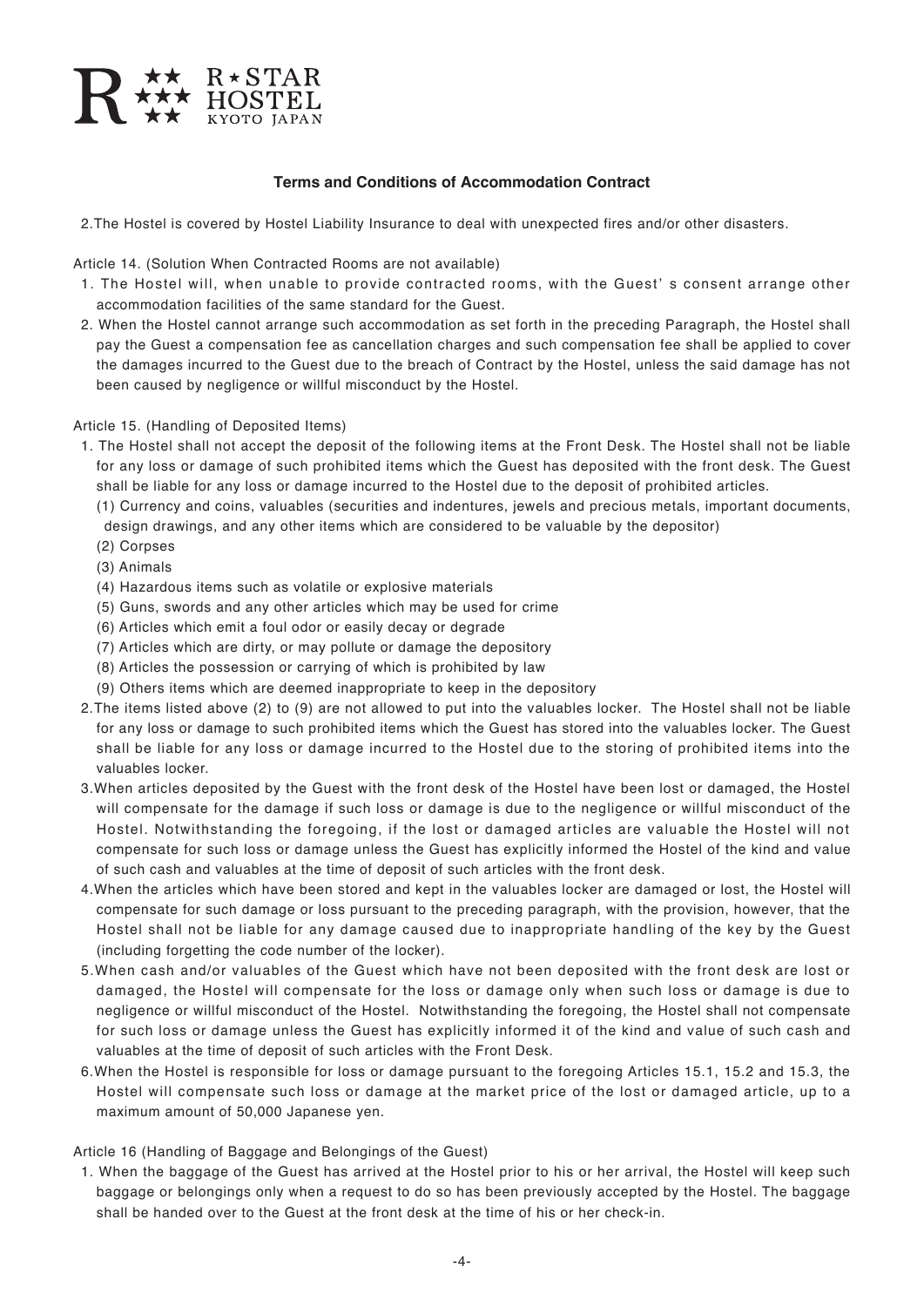

- 2. When the baggage or belongings of the Guest are found to have been left behind after check-out, the Hostel will ask the owner of such items for his or her instructions when the owner has been identified. However, when there are no instructions from the owner or the owner has not been identified, the Hostel will dispose of food and drinks, magazines, and newspapers on the day they are found, and keep other items for 7 days including the day on which they were found and then deliver them to the police station nearest our Hostel.
- 3. The responsibility of our Hostel regarding the handling of the Guest's baggage or personal belongings in the case of the preceding two Paragraphs shall conform to the provision of Article 15, Paragraph 1, in the case of Paragraph 1 of this Article and to the provision of the Article 15, Paragraph 2, in the case of the preceding Paragraph.

#### Article 17 (Responsibility for parking)

The Hostel does not have a parking lot. We are not responsible for any problems including theft, loss or damage of vehicles, their accessories, attachments or items kept inside of them which occur inside or outside of the Hostel' s premises. We are not responsible for any acts violating road traffic laws by the Guests or visitors.

#### Article 18. (Liability of the Guest)

The Guest shall compensate the Hostel for any damage caused intentionally or through negligence on part of the Guest.

#### Article 19 (Use of computer communication)

The Guest is completely responsible for his or her computer communication on the Hostel' s premises. The Hostel will not be liable for any problems regarding a communication system failure or disconnection of a communication device and will not compensate the Guest for any damages he or she may incur.

The Guest is liable for any damages incurred by the Hostel or any other third parties due to the Guest' s act or acts which are considered to be inappropriate regarding computer communication.

#### Article 20 (Modification, amendment and alteration of this agreement)

When the Hostel considers it necessary for its business, the Hostel may modify, amend or alter the terms and conditions hereof without prior notice.

#### Article 21 (Jurisdiction)

The Guest agrees that the parties will submit all of their disputes arising out of or in connection with this Agreement to the exclusive jurisdiction of the Kyoto District Court.

Table 1

Cancellation charges (incurred pursuant to Article 6.2)